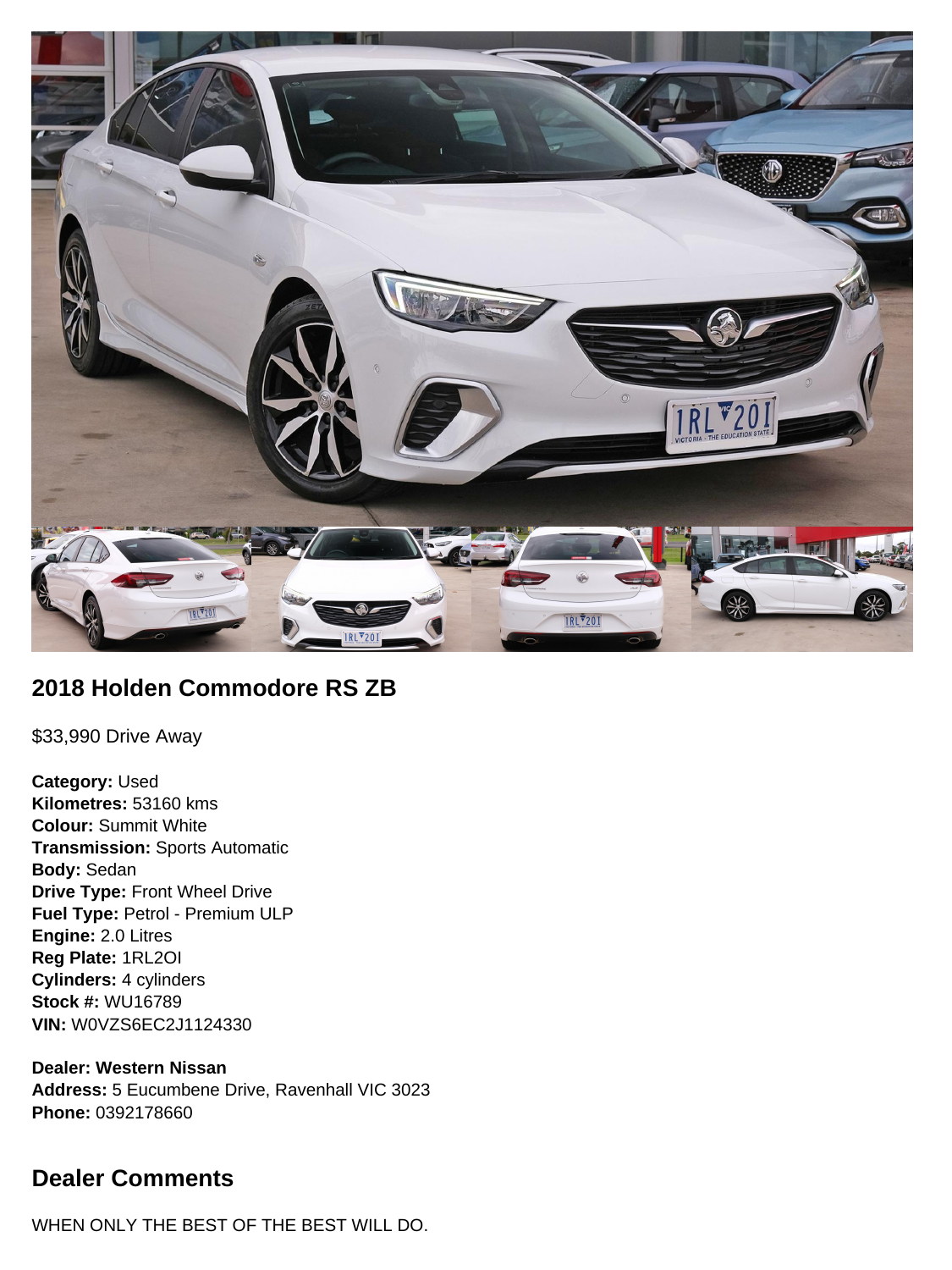STUNNINGLY PRESENTED AND FASTIDIOUSLY MAINTAINED RS COMMODORE.

ROADY WORTHY CERTIFED , DETAILED AND READY FOR IMMEDIATE DELIVERY.

AS NEW INSIDE AND OUT AND A MUST TO INSPECT AND TO OWN.

SO CALL NOW TO ARRANGE TEST DRIVE & FINANCE PRE-APPROVAL

GREAT FIRST CAR + 2 ltr PETROL TURBO + PARK ASSIST +REVERSE CAMERA+ ONE OWNER +FULL SERVICE HISTORY+ APPLE CAR PLAY +ANDRIOD AUTO PLUS MUCH MORE +

WE ARE A 4 X AWARD WINNING NISSAN DEALERSHIP LOCATED 25MIN NORTH WEST OF THE CBD ON THE HWY

• We are NOW OPEN for test drives and vehicle inspections, make your appointment now. LOOK, SEE, TEST DRIVE and Buy with confidence and safety, we are also a "CLICK and COLLECT' Licenced Company that offers FREE Transport delivery to your door anywhere in Melbourne. We still offer easy contactless methods for vehicle purchases, trade-ins and on-line free finance score and repayment obligation free. Great prices and deals at our Dealership or deal direct with on-line sales. All cars come with the VACC Guarantee for title, and a Road Worthy Certificate including oil and filter replacement. Contact us now... Additional Comments (will appear on 3rd party websites)

<sup>\*</sup> If the price does not contain the notation that it is "Drive Away No More to Pay", the price may not include additional costs, such as stamp duty and other government charges. Please confirm price and features with the seller of the vehicle.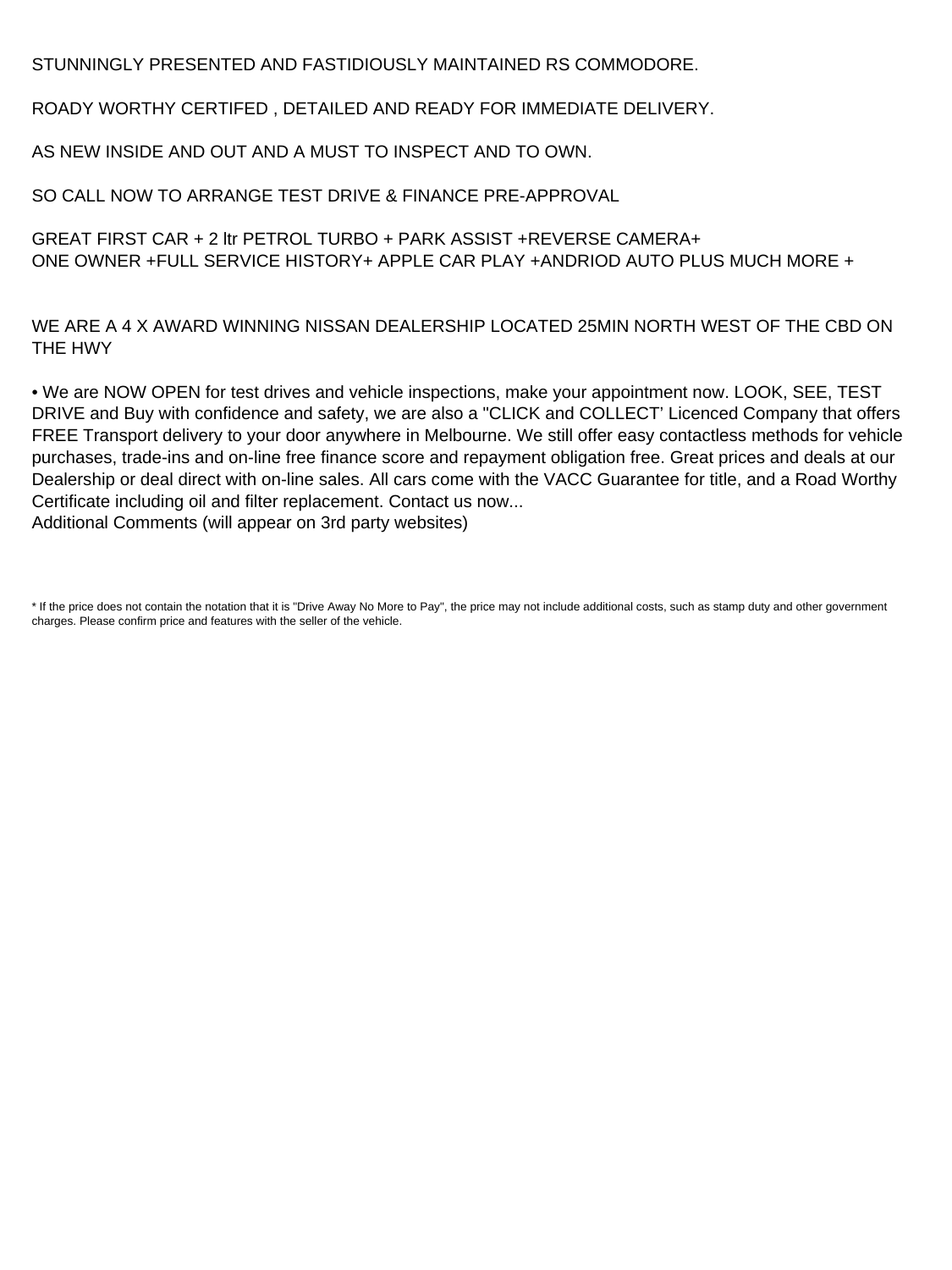# **Features and Specifications**

#### **Audio, Visual & Communication**

7 Speaker Stereo **Audio - Audio - Aux Input USB Socket** Audio - Input for iPod **Bluetooth System** Multi-function Control Screen - Colour Superson Smart Device App Display/Control Smart Device Integration - Android Auto Smart Device Integration - Apple CarPlay

#### **Instruments & Controls**

Speed Limiter **Trip Computer** Trip Computer

#### **Interior**

Leather Look - Seats Partial Trim - Cloth

## **Lights & Windows**

Fog Lamp/s - Rear **Headlamps Automatic (light sensitive) Headlamps Automatic (light sensitive)** Power Windows - Front & Rear Rain Sensor (Auto wipers) Rain Sensor (Auto wipers) Tail Lamps - LED

#### **Safety & Security**

| Airbags - Head for 1st Row Seats (Front)           | Airbags - Head for 2nd Row Seats              |
|----------------------------------------------------|-----------------------------------------------|
| <b>Blind Spot Sensor</b>                           | <b>Brake Assist</b>                           |
| ABS (Antilock Brakes)                              | Camera - Rear Vision                          |
| Central Locking - Key Proximity                    | Central Locking - Remote/Keyless              |
| Collision Mitigation - Forward (Low speed)         | Collision Warning - Forward                   |
| Control - Electronic Stability                     | Control - Park Distance Front                 |
| Control - Park Distance Rear                       | Control - Pedestrian Avoidance with Braking   |
| Control - Traction                                 | EBD (Electronic Brake Force Distribution)     |
| Engine Immobiliser                                 | Hill Holder                                   |
| Lane Departure Warning                             | Lane Keeping - Active Assist                  |
| Parking Assist - Graphical Display                 | Parking Assistance - Automated Steering       |
| Airbag - Driver                                    | Seatbelt - Load Limiters 1st Row (Front)      |
| Seatbelt - Load Limiters 2nd Row(Rear Outer seats) | Seatbelt - Pretensioners 1st Row (Front)      |
| Seatbelt - Pretensioners 2nd Row(Rear Outer seats) | Airbag - Passenger                            |
| Airbag - Side Driver                               | Warning - Rear Cross Traffic (when reversing) |
| Airbag - Side Front Passenger                      |                                               |

## **Seating**

Seat - Height Adjustable Driver Seats - 2nd Row Split Fold Sports Seats - 1st Row (Front)

Electric Seat - Drivers **Seat - Drivers** Seat - Driver with Electric Lumbar